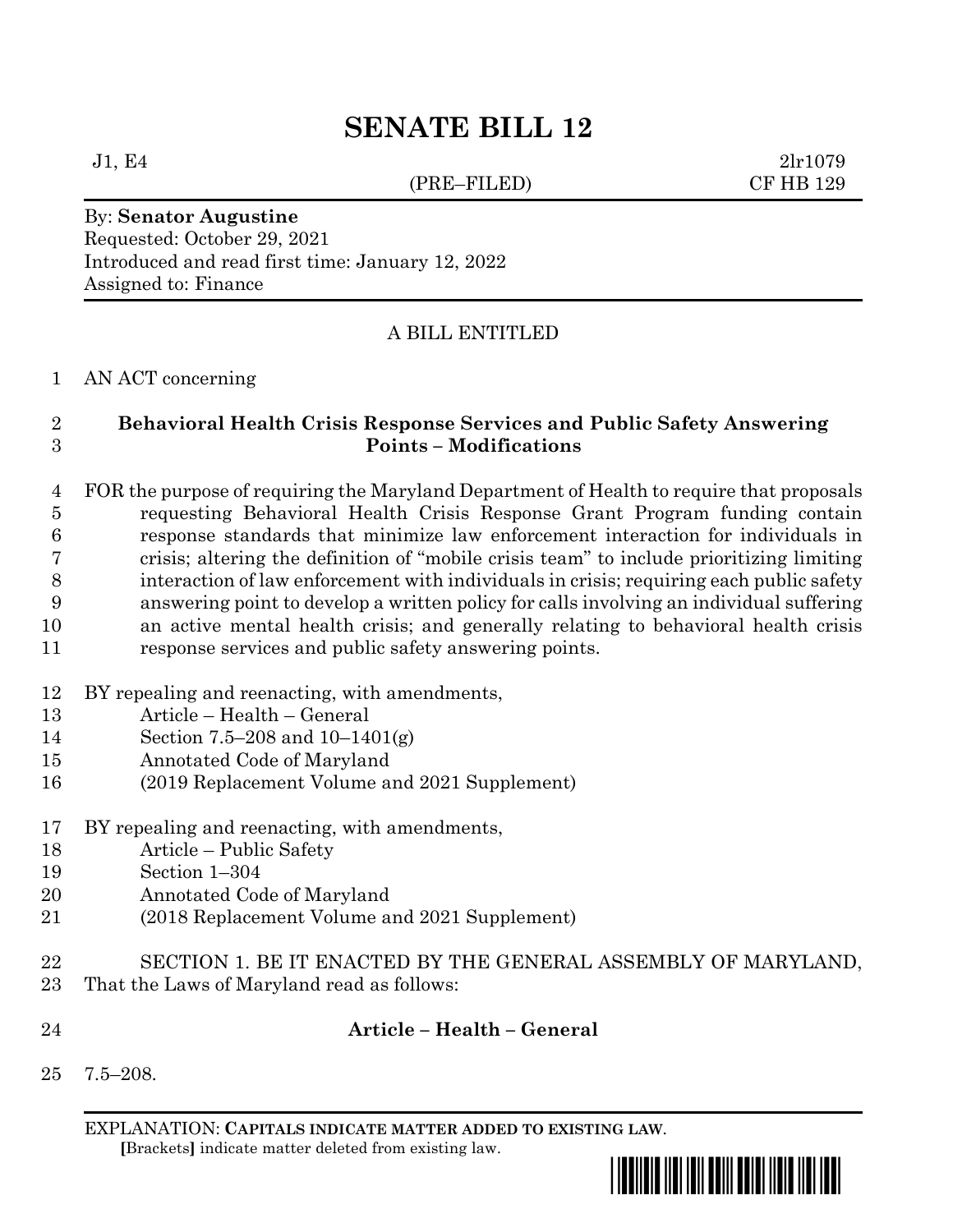**SENATE BILL 12** (a) (1) In this section the following words have the meanings indicated. (2) "Mobile crisis team" has the meaning stated in § 10–1401 of this article. (3) "Program" means the Behavioral Health Crisis Response Grant Program. (b) (1) There is a Behavioral Health Crisis Response Grant Program in the Department. (2) The purpose of the Program is to provide funds to local jurisdictions to establish and expand community behavioral health crisis response systems. (c) The Department shall administer the Program. (d) (1) The Program shall award competitive grants to local behavioral health authorities to establish and expand behavioral health crisis response programs and services that: (i) Serve local behavioral health needs for children, adults, and older adults; 15 (ii) Meet national standards; (iii) Integrate the delivery of mental health and substance use treatment; and 18 (iv) Connect individuals to appropriate community–based care in a timely manner on discharge. (2) Funds distributed to a local behavioral health authority under the Program: (i) May be used to establish or expand behavioral health crisis response programs and services, such as: 24 1. Mobile crisis teams; 2. On–demand walk–in services; 3. Crisis residential beds; and 4. Other behavioral health crisis programs and services that the Department considers eligible for Program funds; and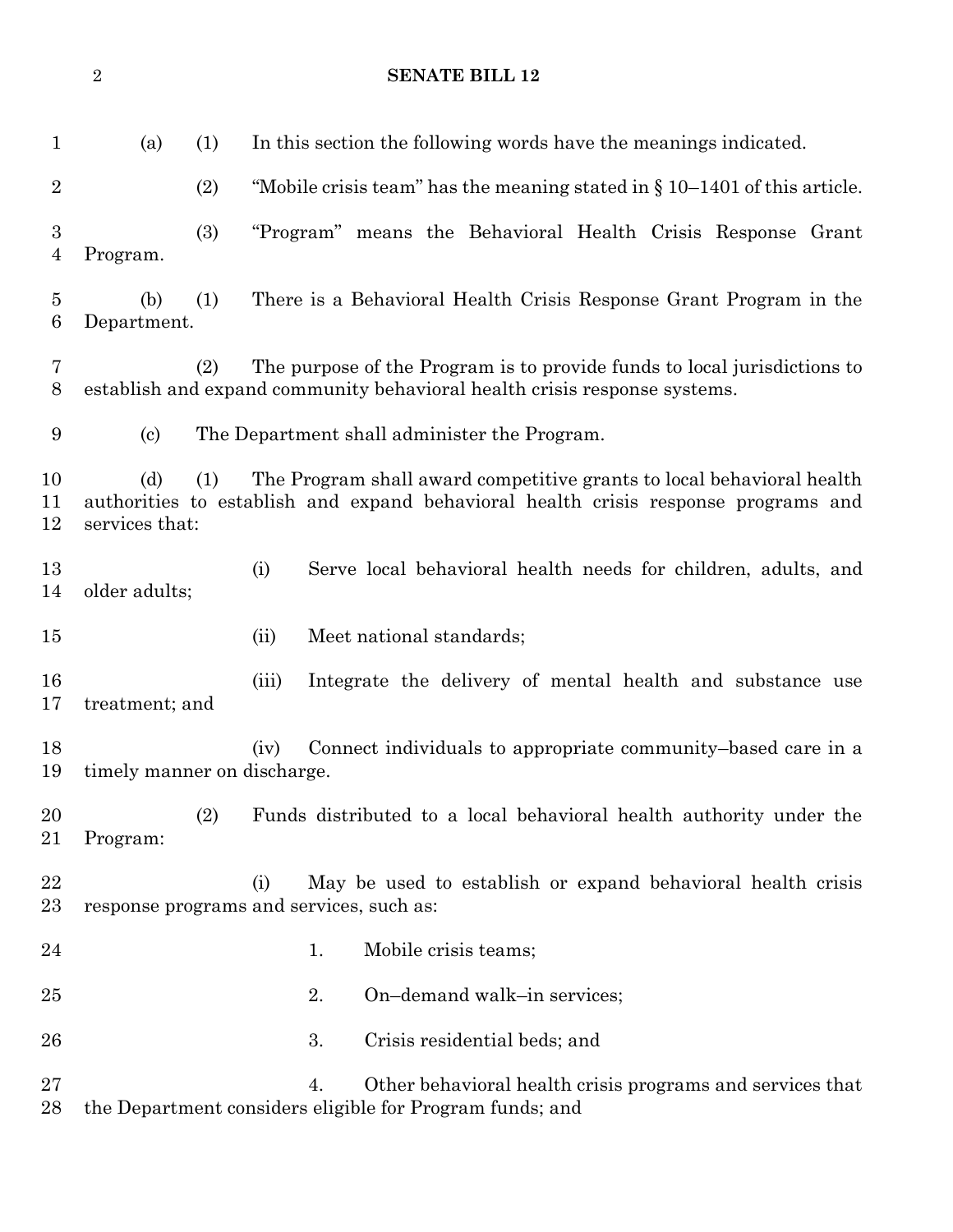## **SENATE BILL 12** 3

| $\mathbf{1}$<br>$\overline{2}$     | Shall be used to supplement, and not supplant, any other funding<br>(ii)<br>for behavioral health crisis response programs and services.                                                                                                                                 |  |  |  |  |  |
|------------------------------------|--------------------------------------------------------------------------------------------------------------------------------------------------------------------------------------------------------------------------------------------------------------------------|--|--|--|--|--|
| $\boldsymbol{3}$<br>$\overline{4}$ | (3)<br>A local behavioral health authority may submit a proposal requesting<br>Program funding to the Department.                                                                                                                                                        |  |  |  |  |  |
| $\overline{5}$<br>6                | (4)<br>In awarding grants under this section, the Department shall prioritize<br>proposals that:                                                                                                                                                                         |  |  |  |  |  |
| 7                                  | Make use of more than one funding source;<br>(i)                                                                                                                                                                                                                         |  |  |  |  |  |
| 8<br>9<br>10                       | efficiency<br>Demonstrate<br>in<br>service<br>delivery<br>through<br>(ii)<br>regionalization, integration of the behavioral health crisis program or service with existing<br>public safety and emergency resources, and other strategies to achieve economies of scale; |  |  |  |  |  |
| 11<br>12                           | Serve all members of the immediate community with cultural<br>(iii)<br>competency and appropriate language access;                                                                                                                                                       |  |  |  |  |  |
| 13<br>14                           | Commit to gathering feedback from the community on an<br>(iv)<br>ongoing basis and improving service delivery continually based on this feedback;                                                                                                                        |  |  |  |  |  |
| 15<br>16                           | Demonstrate strong partnerships with community services that<br>(v)<br>include family member and consumer advocacy organizations and regional stakeholders;                                                                                                              |  |  |  |  |  |
| 17<br>18                           | Evidence a plan of linking individuals in crisis to peer support<br>(vi)<br>and family support services after stabilization; and                                                                                                                                         |  |  |  |  |  |
| 19<br>20                           | Evidence a strong plan for integration into the existing<br>(vii)<br>behavioral health system of care and supports to provide seamless aftercare.                                                                                                                        |  |  |  |  |  |
| 21<br>22<br>$23\,$                 | IN AWARDING GRANTS UNDER THIS SECTION, THE DEPARTMENT<br>(5)<br>SHALL REQUIRE THAT PROPOSALS CONTAIN RESPONSE STANDARDS THAT MINIMIZE<br>LAW ENFORCEMENT INTERACTION FOR INDIVIDUALS IN CRISIS.                                                                          |  |  |  |  |  |
| 24<br>25<br>26                     | (6)<br>For each service or program that receives funding under the Program,<br>a local behavioral health authority shall report to the Department and make available to<br>the public all:                                                                               |  |  |  |  |  |
| $27\,$                             | Outcome measurement data required by the Department; and<br>(i)                                                                                                                                                                                                          |  |  |  |  |  |
| 28<br>29                           | Public feedback received from the community through a<br>(ii)<br>combination of surveys, public comments, town hall meetings, and other methods.                                                                                                                         |  |  |  |  |  |
| 30                                 | [(6)] (7)<br>The Department shall establish:                                                                                                                                                                                                                             |  |  |  |  |  |
| 31                                 | Application procedures;<br>(i)                                                                                                                                                                                                                                           |  |  |  |  |  |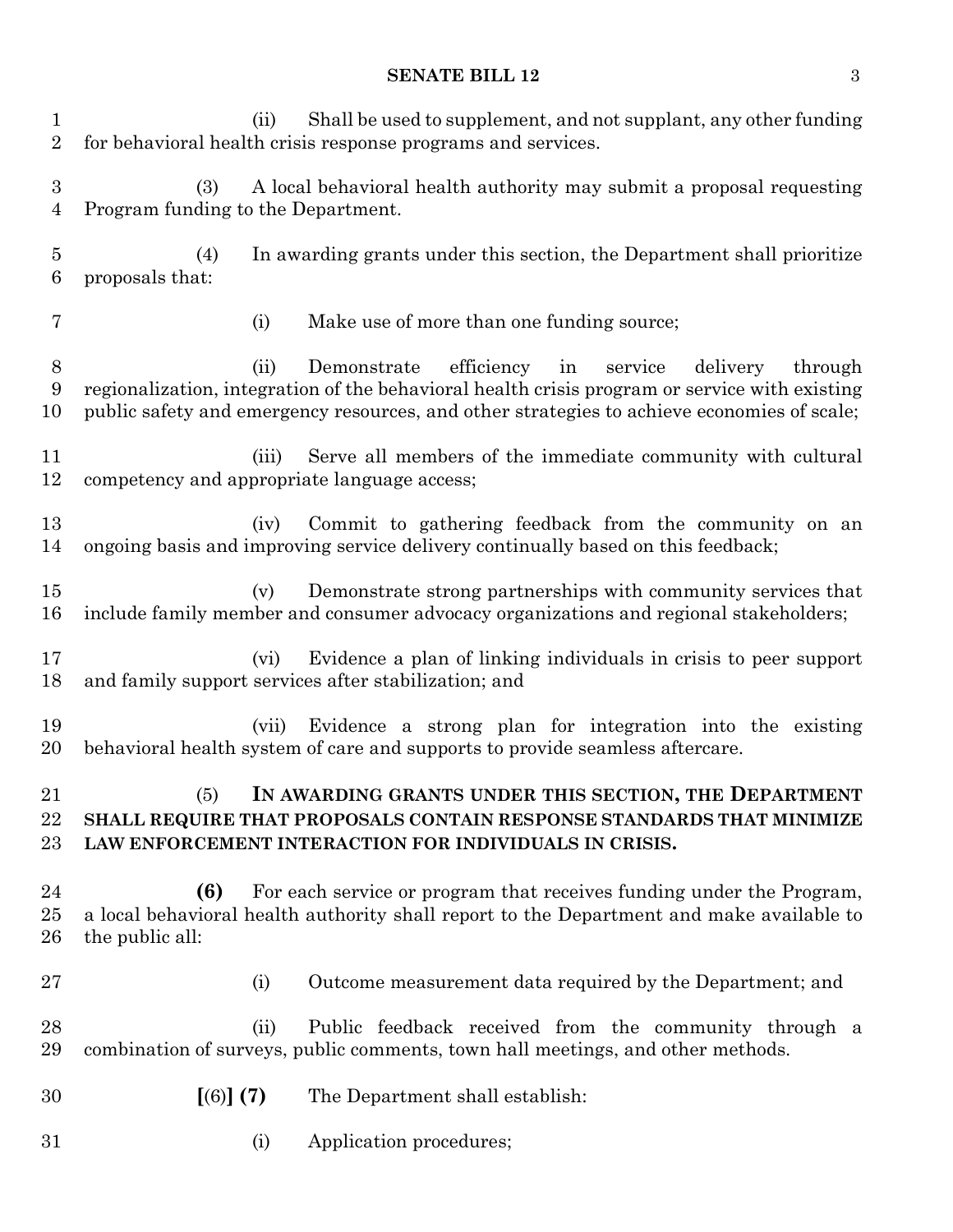**SENATE BILL 12**

| $\mathbf{1}$                       |                                                                                                                                                                                                                                                                             | (ii)  |    | A statewide system of outcome measurement to:                                                                                        |  |  |
|------------------------------------|-----------------------------------------------------------------------------------------------------------------------------------------------------------------------------------------------------------------------------------------------------------------------------|-------|----|--------------------------------------------------------------------------------------------------------------------------------------|--|--|
| $\overline{2}$<br>$\boldsymbol{3}$ | 1.<br>Assess the effectiveness and adequacy of behavioral<br>health crisis response services and programs; and                                                                                                                                                              |       |    |                                                                                                                                      |  |  |
| $\overline{4}$                     |                                                                                                                                                                                                                                                                             |       | 2. | Produce data that shall be:                                                                                                          |  |  |
| $\overline{5}$<br>$6\phantom{.}6$  | annually; and                                                                                                                                                                                                                                                               |       | А. | Collected, analyzed, and publicly reported back at least                                                                             |  |  |
| 7                                  |                                                                                                                                                                                                                                                                             |       | B. | Disaggregated by race, gender, age, and zip code;                                                                                    |  |  |
| 8<br>9                             |                                                                                                                                                                                                                                                                             | (iii) |    | Guidelines that require programs to bill third-party insurers<br>and, when appropriate, the Maryland Medical Assistance Program; and |  |  |
| 10<br>11                           | section.                                                                                                                                                                                                                                                                    | (iv)  |    | Any other procedures or criteria necessary to carry out this                                                                         |  |  |
| 12<br>13                           | The Governor shall include in the annual operating budget bill the following<br>(e)<br>amounts for the Program:                                                                                                                                                             |       |    |                                                                                                                                      |  |  |
| 14                                 | (1)                                                                                                                                                                                                                                                                         |       |    | \$3,000,000 for fiscal year 2020;                                                                                                    |  |  |
| 15                                 | (2)                                                                                                                                                                                                                                                                         |       |    | \$4,000,000 for fiscal year 2021;                                                                                                    |  |  |
| 16                                 | (3)                                                                                                                                                                                                                                                                         |       |    | \$5,000,000 for fiscal year 2022;                                                                                                    |  |  |
| 17                                 | (4)                                                                                                                                                                                                                                                                         |       |    | \$5,000,000 for fiscal year 2023;                                                                                                    |  |  |
| 18                                 | (5)                                                                                                                                                                                                                                                                         |       |    | \$5,000,000 for fiscal year 2024; and                                                                                                |  |  |
| 19                                 | (6)                                                                                                                                                                                                                                                                         |       |    | \$5,000,000 for fiscal year 2025.                                                                                                    |  |  |
| 20<br>21<br>22                     | Beginning in fiscal year 2023, at least one-third of the appropriation required<br>(f)<br>under subsection (e) of this section shall be used to award competitive grants for mobile<br>crisis teams.                                                                        |       |    |                                                                                                                                      |  |  |
| 23<br>24<br>25                     | On or before December 1 each year beginning in 2020, the Department shall<br>(g)<br>submit to the Governor and, in accordance with $\S 2$ –1257 of the State Government Article,<br>to the General Assembly a report that includes, for the most recent closed fiscal year: |       |    |                                                                                                                                      |  |  |
| 26                                 | (1)                                                                                                                                                                                                                                                                         |       |    | The number of grants distributed;                                                                                                    |  |  |
| 27                                 | (2)                                                                                                                                                                                                                                                                         |       |    | Funds distributed by county;                                                                                                         |  |  |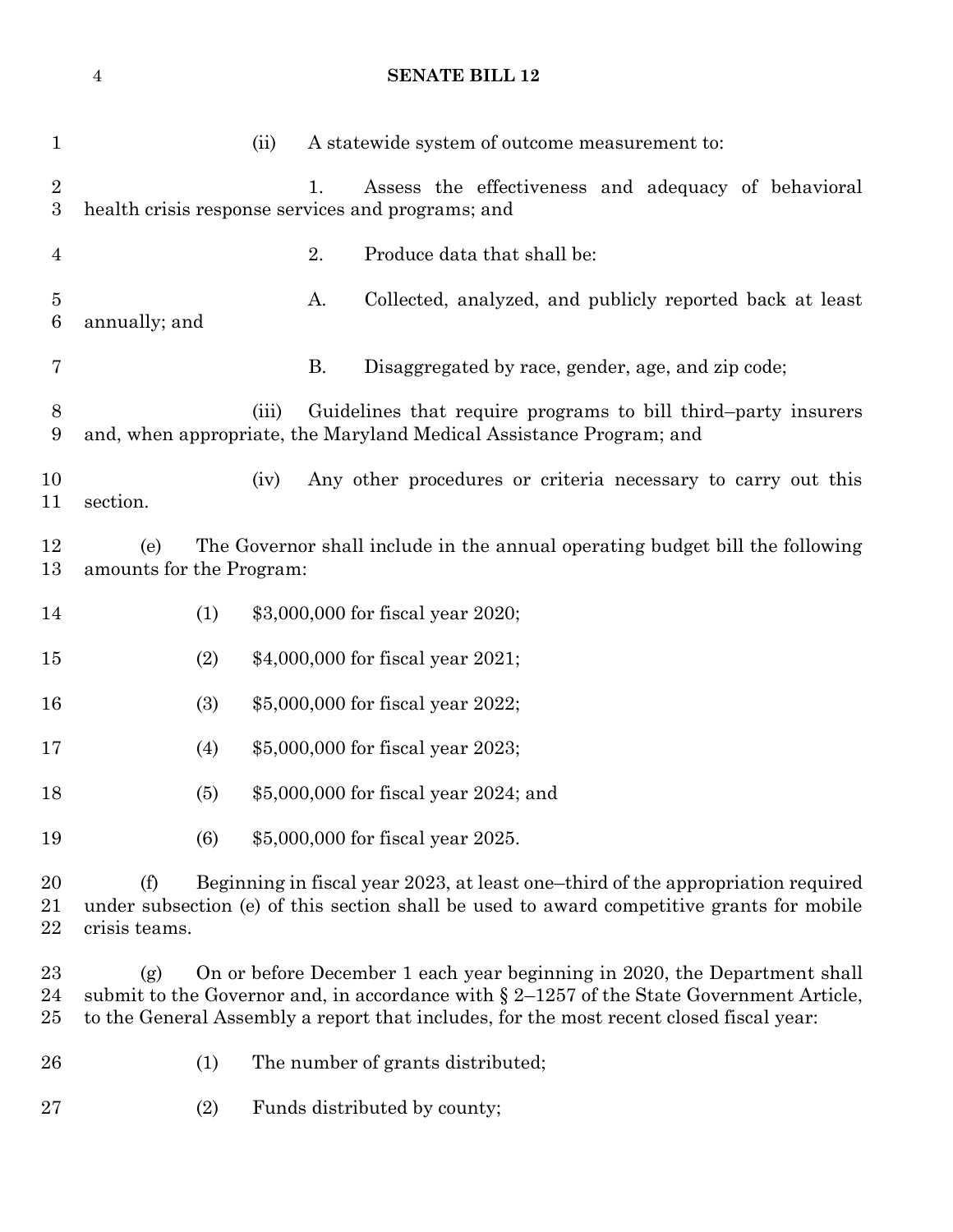#### **SENATE BILL 12** 5

 (3) Information about grant recipients and programs and services provided; and (4) Outcome data reported under the statewide system of measurement 4 required in subsection  $[(d)(6)(ii)]$  (D)(7)(II) of this section. 10–1401. (g) "Mobile crisis team" means a team established by the local behavioral health authority that: (1) Operates 24 hours a day and 7 days a week to provide assessments, crisis intervention, stabilization, follow–up, and referral to urgent care and to arrange appointments for individuals to obtain behavioral health services; (2) Incorporates nationally recognized standards and best practices; and (3) Prioritizes: (i) Providing connection to services and coordinating patient follow–up, including peer support and family support services after stabilization; **[**and**]** (ii) Serving all members of the immediate community with cultural competency and appropriate language access**; AND (III) LIMITING THE INTERACTION OF LAW ENFORCEMENT WITH INDIVIDUALS IN CRISIS**. **Article – Public Safety** 1–304. (a) Each county shall have in operation an enhanced 9–1–1 system. 22 (b) If implementation is preceded by cooperative planning, the enhanced  $9-1-1$  system required under subsection (a) of this section may operate as part of a multicounty system. 25 (c) (1) Services available through a  $9-1-1$  system shall include police, fire fighting, and emergency ambulance services. (2) Other emergency and civil defense services may be incorporated into 28 the 9–1–1 system at the discretion of the county or counties served by the 9–1–1 system. 29 (d) (1) The digits 9–1–1 are the primary emergency telephone number in the 9–1–1 system.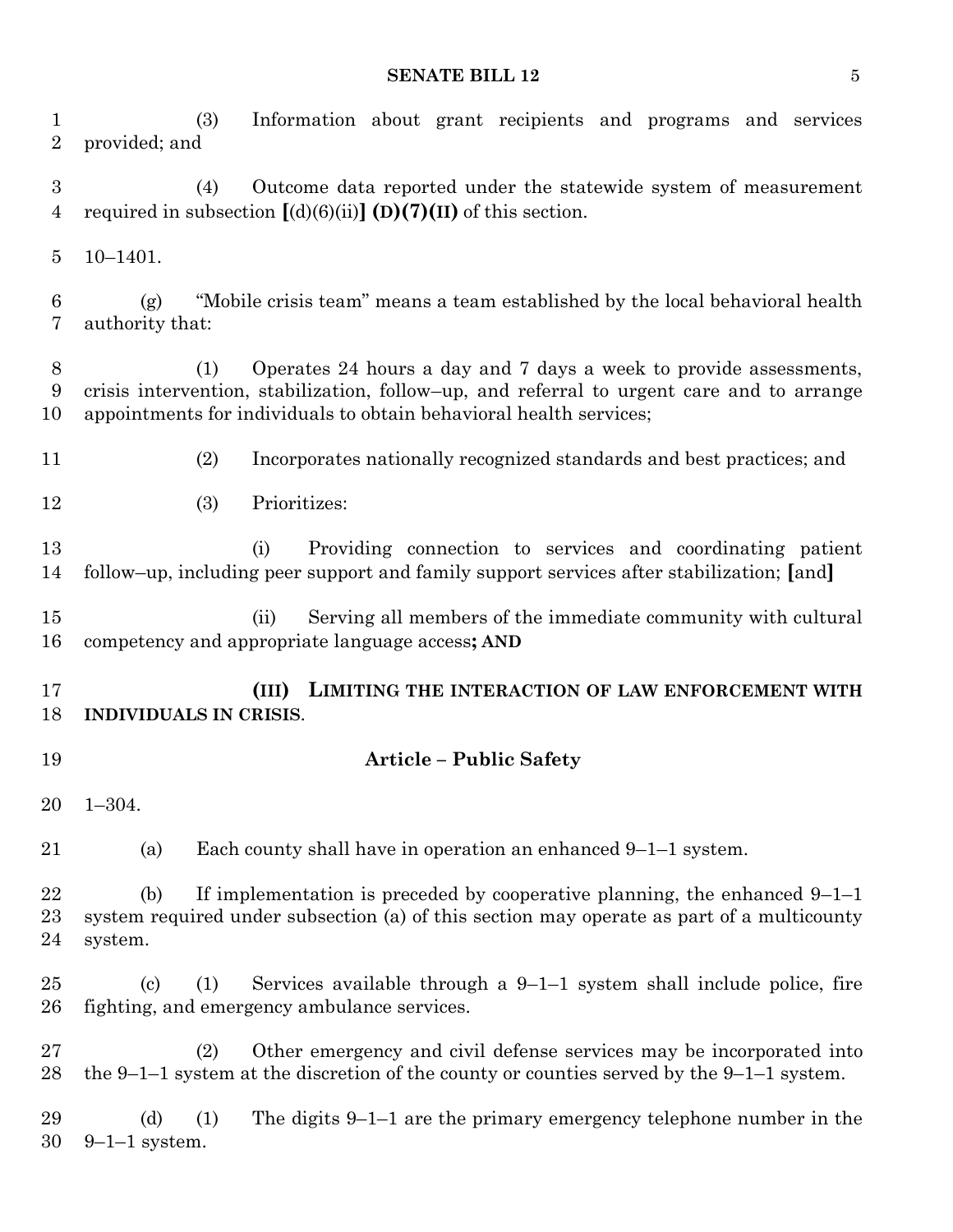**SENATE BILL 12**

 (2) A public safety agency whose services are available through the 9–1–1 system: (i) may maintain a separate secondary backup telephone number for emergency calls; and (ii) shall maintain a separate telephone number for nonemergency calls. (e) Educational information that relates to emergency services made available by the State or a county: (1) shall designate the number 9–1–1 as the primary emergency telephone number; (2) may include a separate secondary backup telephone number for emergency calls; and (3) shall include information on the requirements of § 1–314 of this subtitle. (f) (1) Each public safety answering point shall notify the public safety agencies in a county 9–1–1 system of requests for emergency services in the county. (2) Written guidelines shall be developed to govern the referral of requests for emergency services to the appropriate public safety agency. (3) State, county, and local public safety agencies with concurrent jurisdiction shall have written agreements to ensure a clear understanding of which specific requests for emergency services will be referred to which public safety agency. (g) Counties, other units of local government, public safety agencies, and public safety answering points may enter into cooperative agreements for the allocation of maintenance, operational, and capital costs attributable to the 9–1–1 system. **(H) (1) EACH PUBLIC SAFETY ANSWERING POINT SHALL DEVELOP A WRITTEN POLICY ON THE PROCEDURES TO BE FOLLOWED BY THE PUBLIC SAFETY ANSWERING POINT WHEN A CALL IS RECEIVED THAT INVOLVES AN INDIVIDUAL SUFFERING AN ACTIVE MENTAL HEALTH CRISIS. (2) THE WRITTEN POLICY DEVELOPED UNDER PARAGRAPH (1) OF THIS SUBSECTION SHALL INCLUDE:**

 **(I) THE PROCEDURES TO TRIAGE A CALL INVOLVING AN INDIVIDUAL SUFFERING AN ACTIVE MENTAL HEALTH CRISIS;**